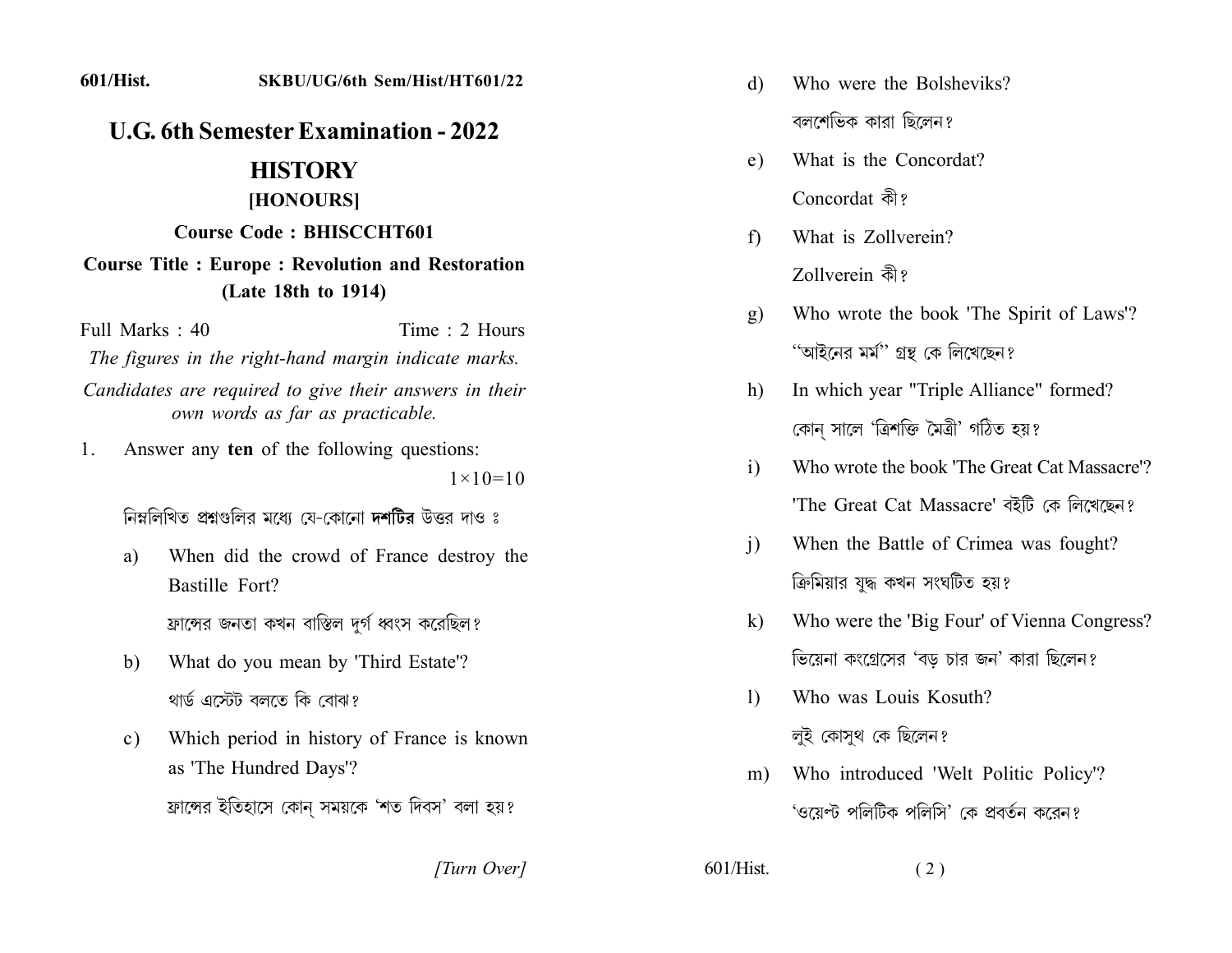- Who was Louis XVI?  $n)$ ষোডশ লই কে ছিলেন?
- In which year 'Carbonari Society' was formed?  $\overline{O}$ ) 'কাৰ্বোনারী সোসাইটি' কোন সালে গঠিত হয়?
- Answer any five of the following questions:  $2_{-}$  $2 \times 5 = 10$

নিম্নলিখিত প্রশ্নগুলির মধ্যে যে-কোনো পাঁচটির উত্তর দাও ঃ

What do you mean by 'Thermidorian a) Reaction<sup>'</sup>?

'থার্মিডোরিয়ান প্রতিক্রিয়া' বলতে কী বোঝ?

When and why Berlin Decree was announced b) by Napoleon Bonaparte?

> নেপোলিয়ন বোনাপার্ট কখন এবং কেন বার্লিন ডিক্রি ঘোষণা করেছিলেন?

- When and between whom was 'Quadruple  $c)$ Alliance' signed? কবে এবং কার মধ্যে 'চতুর্মুখী জোট' স্বাক্ষরিত হয়?
- What do you mean by 'Metternich System'? d) 'মেটারনিক সিস্টেম' বলতে কী বোঝ?
- What was 'period of opposing forces'? e) 'বিরোধী শক্তির সময়কাল' কি ছিল?

 $(3)$ 

- Who introduced 'Blood and Iron' policy?  $f$ কে 'রক্ত ও লৌহ' নীতি প্রবর্তন করেছিলেন?
- When and why 'Edict of Emancipation' was  $g)$ declared by Tsar Alexander-II? দ্বিতীয় জার আলেকজান্ডার কখন এবং কেন 'মুক্তির আদেশ' ঘোষণা করেছিলেন?
- What was the indirect reason of the First  $h$ ) World War?

প্রথম বিশ্বযুদ্ধের পরোক্ষ কারণ কি ছিল?

Answer any two of the following questions:  $\mathcal{E}$  $5 \times 2 = 10$ 

নিম্নলিখিত প্রশ্নগুলির মধ্যে যে-কোনো দটির উত্তর দাও ঃ

- How far was the 'Reign of Terror' necessary? a) 'সন্ত্রাসের রাজত্ব' কতদুর প্রয়োজনীয় ছিল?
- Analyse the result of February Revolution in b) France

ফ্রান্সে ফেব্রুয়ারী বিপ্লবের ফলাফল বিশ্লেষণ কর।

Discuss about the contribution of Garibaldi  $c$ ) in the unification movement of Italy. ইতালির ঐক্য আন্দোলনে গ্যারিবল্ডির অবদান সম্পর্কে আলোচনা কর।

 $601/H$ ist

 $601/H$ ist